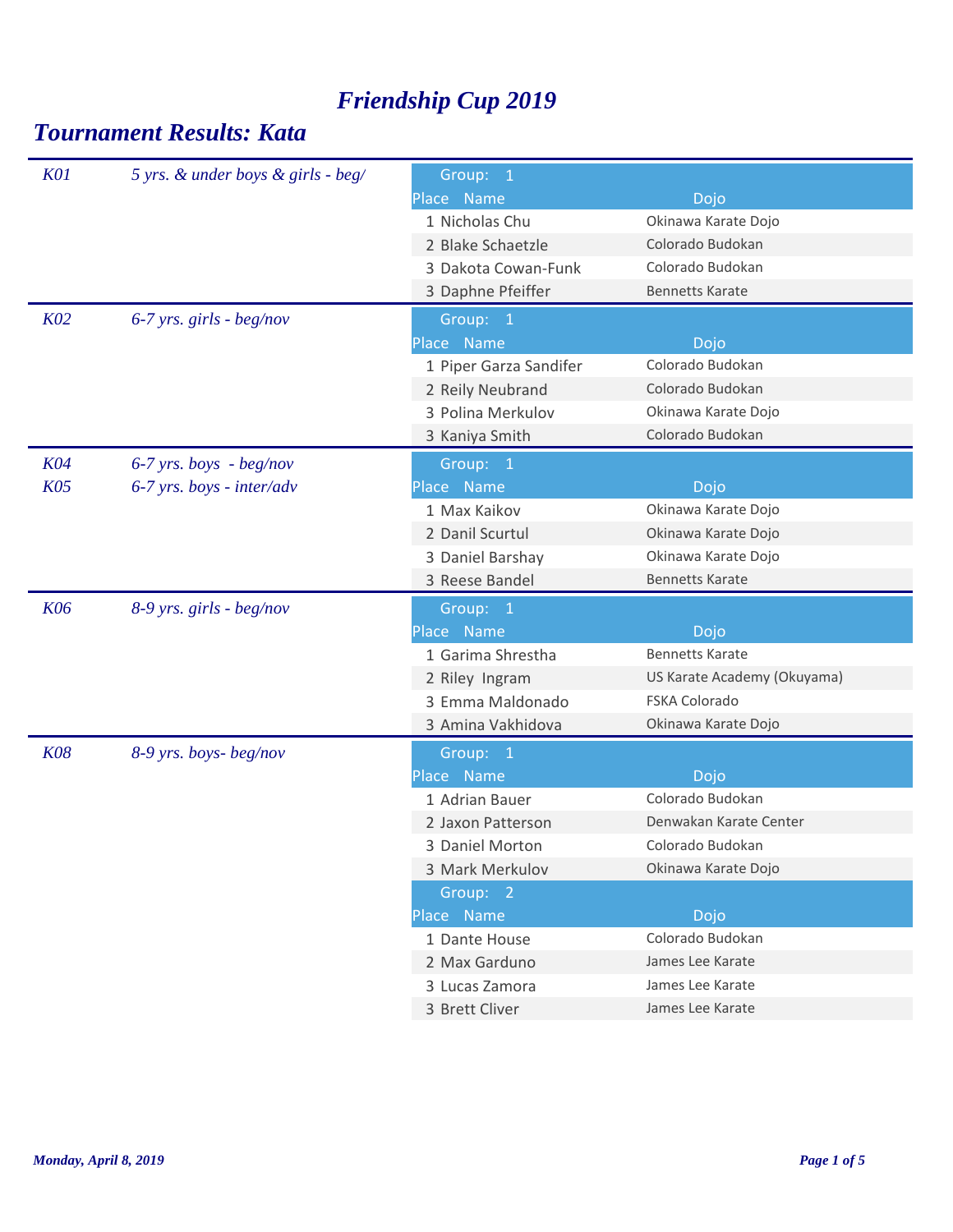| K09 | 8-9 yrs. boys inter/adv        | Group: 1             |                                       |
|-----|--------------------------------|----------------------|---------------------------------------|
|     |                                | Place Name           | Dojo                                  |
|     |                                | 1 Alan Ulyanovskiy   | Okinawa Karate Dojo                   |
|     |                                | 2 Saël Charles       | Okinawa Karate Dojo                   |
|     |                                | 3 Devin Foreman      | Denwakan Karate Center                |
|     |                                | 3 William McCarson   | New Mexico Shotokan karate            |
| K10 | $10-11$ yrs. girls - beg/nov   | Group: 1             |                                       |
|     |                                | Place Name           | Dojo                                  |
|     |                                | 1 Madeline Wilson    | <b>Amarillo Martial Arts Center</b>   |
|     |                                | 2 Itzel De La Cerda  | <b>Bushido Academy</b>                |
|     |                                | 3 Evelyn Garrington  | Colorado Budokan                      |
|     |                                | 3 Rozalyn Page       | Kenshin martial arts studio           |
| K11 | $10-11$ yrs. girls - inter/adv | Group: 1             |                                       |
|     |                                | Place Name           | Dojo                                  |
|     |                                | 1 Lauryn Albers      | James Lee Karate                      |
|     |                                | 2 Jordyn Werner      | FSKA Colorado                         |
|     |                                | 3 Carmella Pass      | FSKA Roxborough                       |
|     |                                | 3 Arati Poudel       | <b>Bennetts Karate</b>                |
| K12 | $10-11$ yrs. boys - beg/nov    | Group: 1             |                                       |
|     |                                | Place Name           | Dojo                                  |
|     |                                | 1 Tyson House        | Colorado Budokan                      |
|     |                                | 2 Jackson Keys       | Colorado Budokan                      |
|     |                                | 3 Zander Dutton      | Colorado Budokan                      |
|     |                                | 3 Triston Dixon      | Amarillo Martial Arts Center          |
| K13 | $10-11$ yrs. boys - inter/adv  | Group: 1             |                                       |
|     |                                | Place Name           | Dojo                                  |
|     |                                | 1 Aditya Sivakumar   | Longmont Wado-Kai                     |
|     |                                | 2 Amin Anvarov       | Okinawa Karate Dojo                   |
|     |                                | 3 Mikhail Sagilyan   | Okinawa Karate Dojo                   |
|     |                                | 3 Christopher Batson | James Lee Karate                      |
| K14 | 12-13 yrs. girls - beg/nov     | Group: 1             |                                       |
|     |                                | Place Name           | Dojo                                  |
|     |                                | 1 Charlotte Meillon  | Denwakan Karate Center                |
|     |                                | 2 Mehr Shafee        | <b>International Martialarts Ass.</b> |
|     |                                | 3 Alana Ackerman     | Colorado Karate Club                  |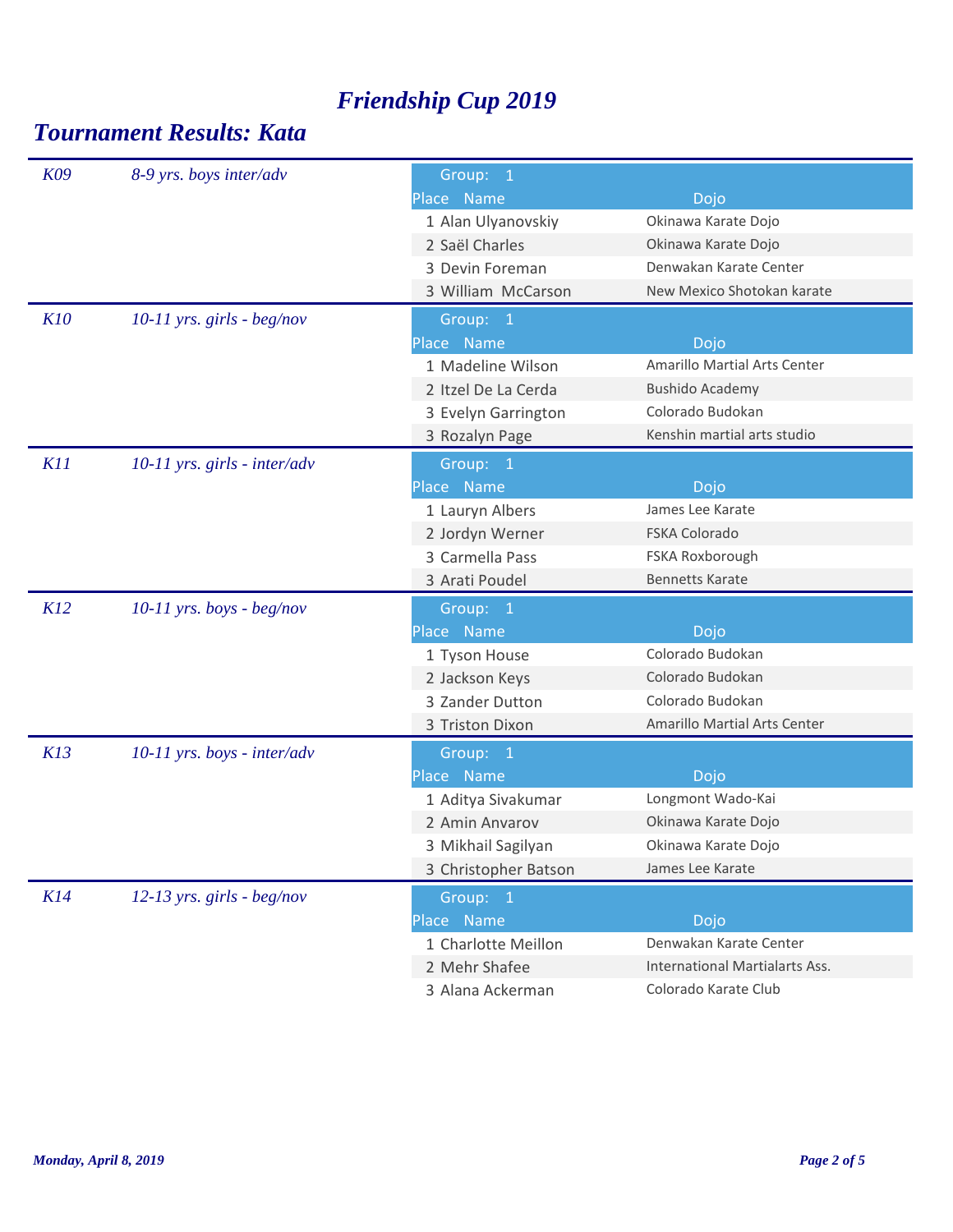| K15 | $12-13$ yrs. girls - inter/adv | Group: 1               |                                       |
|-----|--------------------------------|------------------------|---------------------------------------|
|     |                                | Place Name             | Dojo                                  |
|     |                                | 1 Kendall Madine       | Wado-Kai Shudokan Karate              |
|     |                                | 2 Maria Gladkih        | Okinawa Karate Dojo                   |
|     |                                | 3 Freya Nagy           | Denwakan Karate Center                |
|     |                                | 3 Arabella Hill        | Denwakan Karate Center                |
| K16 | $12-13$ yrs. boys - beg/nov    | Group: 1               |                                       |
| K20 | $14-15$ yrs. boys - beg/nov    | Place Name             | Dojo                                  |
|     |                                | 1 Caden Lankford       | Amarillo Martial Arts Center          |
|     |                                | 2 Pranav Nambiar       | <b>Amarillo Martial Arts Center</b>   |
|     |                                | 3 Ethan Zhang          | Colorado Budokan                      |
|     |                                | 3 Amon Ono             | Lone Tree Rec Center                  |
| K17 | $12-13$ yrs. boys - inter/adv  | Group: 1               |                                       |
|     |                                | Place Name             | Dojo                                  |
|     |                                | 1 Ian Crumrine         | Colorado Budokan                      |
|     |                                | 2 Daniel Skhisov       | Okinawa Karate Dojo                   |
|     |                                | 3 Anton Livits         | Okinawa Karate Dojo                   |
|     |                                | 3 Zachary Lupo         | <b>FSKA Colorado</b>                  |
| K18 | $14-15$ yrs. girls - beg/nov   | Group: 1               |                                       |
|     |                                | Place Name             | Dojo                                  |
|     |                                | 1 Maria Goergen        | Colorado Budokan                      |
|     |                                | 2 Diana Aguilar        | <b>Bushido Academy</b>                |
| K19 | $14-15$ yrs. girls - inter/adv | Group: 1               |                                       |
| K23 | $16-17$ yrs. girls - inter/adv | Place Name             | Dojo                                  |
|     |                                | 1 Jadyn Favela         | Amarillo Martial Arts Center          |
|     |                                | 2 Sudhiicsha Sivakumar | Longmont Wado-Kai                     |
|     |                                | 3 Kaitlin Swanson      | <b>International Martialarts Ass.</b> |
|     |                                | 3 Daniela Caban        | Kenshin martial arts studio           |
| K21 | $14-15$ yrs. boys - inter/adv  | Group: 1               |                                       |
|     |                                | Place Name             | Dojo                                  |
|     |                                | 1 Martin Gissa         | Okinawa Karate Dojo                   |
|     |                                | 2 Morgan Holien        | International Martialarts Ass.        |
|     |                                | 3 Shawn Karpiak        | Okinawa Karate Dojo                   |
|     |                                | 3 Robert Yegikyan      | Okinawa Karate Dojo                   |
| K25 | $16-17$ yrs. boys - inter/adv  | Group: 1               |                                       |
|     |                                | Place Name             | Dojo                                  |
|     |                                | 1 Sebastian Witt       | James Lee Karate                      |
|     |                                | 2 Ty Rains             | New Mexico Shotokan karate            |
|     |                                | 3 Michaele Adams       | <b>Bushido Academy</b>                |
|     |                                | 3 Jesus Mireles Rendon | <b>Bushido Academy</b>                |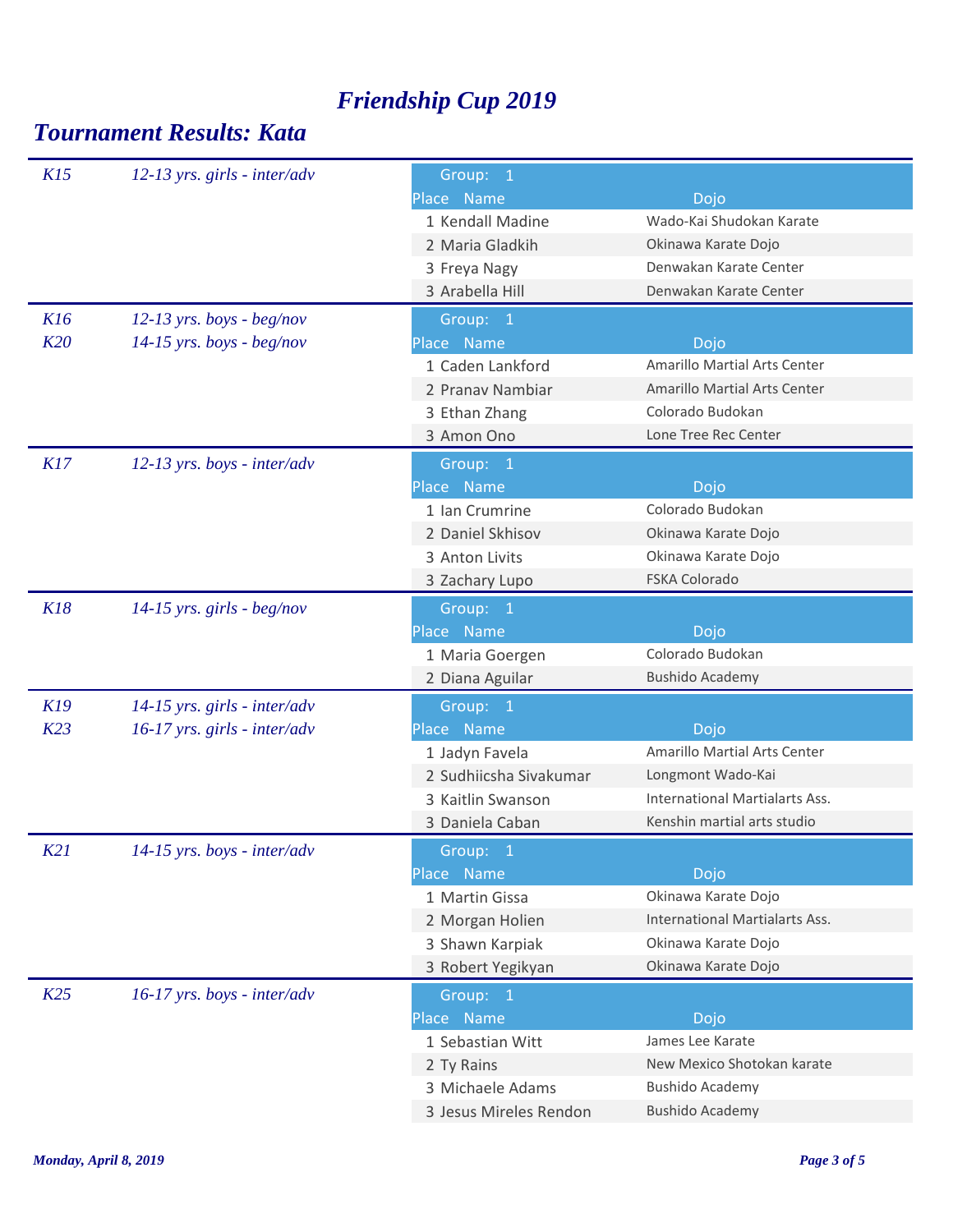| K26 | $18 - 34$ yrs. women - beg/nov | Group: 1                 |                                |
|-----|--------------------------------|--------------------------|--------------------------------|
|     |                                | Place Name               | Dojo                           |
|     |                                | 1 Stephana Sanchez       | Denwakan Karate Center         |
|     |                                | 2 Shannon Wegesser       | Colorado Budokan               |
| K27 | 18-34 yrs. women - inter/adv   | Group: 1                 |                                |
|     |                                | Place Name               | Dojo                           |
|     |                                | 1 Akemi Tsutsui-Kunitake | Colorado Budokan               |
|     |                                | 2 Kerstin Sophie Haring  | ISKF of Colorado Springs       |
|     |                                | 3 Maida Elezovic         | <b>ISKF Arvada Dojo</b>        |
|     |                                | 3 Heather Fennert        | <b>Bennetts Karate</b>         |
| K28 | $18-34$ yrs. men - beg/nov     | Group: 1                 |                                |
|     |                                | Place Name               | Dojo                           |
|     |                                | 1 Robert Kibler          | Kenshin martial arts studio    |
|     |                                | 2 Kurt Sprague           | <b>JKF Rocky Mountains</b>     |
|     |                                | 3 Roman Le               | <b>Bushido Academy</b>         |
|     |                                | 3 Sebastian Cabrol       | Colorado Budokan               |
| K29 | 18-34 yrs. men - inter/adv     | Group: 1                 |                                |
|     |                                | Place Name               | Dojo                           |
|     |                                | 1 Andrew Moore           | Tibon's Goju Ryu               |
|     |                                | 2 Oliver Monkman         | International Martialarts Ass. |
|     |                                | 3 Alex Schares           | New Mexico Shotokan karate     |
|     |                                | 3 Henry Badra            | Okinawa Karate Dojo            |
| K31 | 35-49 yrs. women - inter/adv   | Group: 1                 |                                |
| K35 | $50+ yrs.$ women - inter/adv   | Place Name               | Dojo                           |
|     |                                | 1 Sandra Beutler         | Ryukyu japan karate-do         |
|     |                                | 2 Nicole Hofmann         | Wado-Kai Shudokan Karate       |
|     |                                | 3 Olivia Hill            | Denwakan Karate Center         |
|     |                                | 3 Corinne Lengsfeld      | Colorado Budokan               |
| K32 | 35-49 yrs. men - $beg/nov$     | Group: 1                 |                                |
|     |                                | Place Name               | Dojo                           |
|     |                                | 1 Glen Houpt             | Conifer Japanese Karate-Do     |
|     |                                | 2 Shawn Bandel           | <b>Bennetts Karate</b>         |
|     |                                | 3 Boris Pogrebitskiy     | Okinawa Karate Dojo            |
|     |                                | 3 Andrew Chu             | Okinawa Karate Dojo            |
| K33 | 35-49 yrs. men - inter/adv     | Group: 1                 |                                |
|     |                                | Place Name               | Dojo                           |
|     |                                | 1 Gus Brockmann          | Longmont Wado-Kai              |
|     |                                | 2 Raafat Mohsen          | Colorado Budokan               |
|     |                                | 3 Alberto Pereda         | Shotokan Karate Dojo           |
|     |                                | 3 Maelo Maldonado        | Boulder Shotokan Karate        |